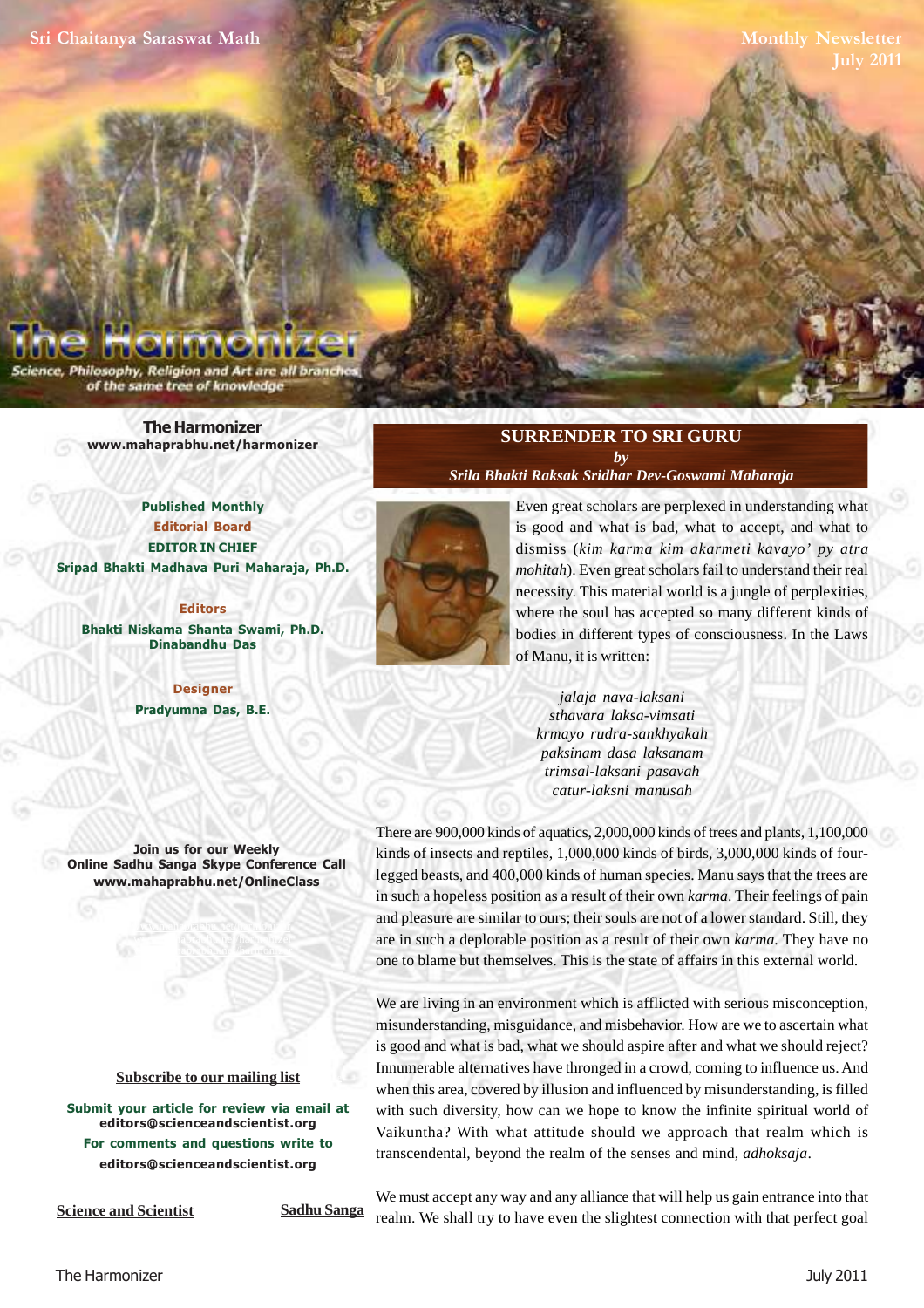of our innate aspiration. We are helpless; we are hopeless in the midst of disappointment. We are in extreme danger. We rely on our free will, our capacity of selection for our own good, but it is too minute and helpless to guide us. What danger we are in! All around us are witnesses to this danger. How important is a real *guru* who can guide us to our real welfare.

We are in the midst of different forces that are drawing us, attracting us towards different directions, so proper guidance is the most valuable and the most important thing for all of us. If we accept direction from anywhere and everywhere, we will be misguided. Therefore, we must be careful to get proper direction.

That direction has been given by Krishna in the *Bhagavad-gita (4.34):*

# *tad viddhi pranipatena pariprasnena sevaya upadeksyanti te jnanam jnaninas tattva-darsinah*

"To understand transcendental knowledge, you must approach a self-realized soul, accept him as your spiritual master, and take initiation from him. Inquire submissively and render service unto him. Self-realized souls can impart knowledge unto you, for they have seen the truth."

# **MYSTERIES OF LIFE** *by*

*[Srila Bhaktisvarupa Damodara Maharaja \(T. D. Singh, Ph.D.\)](http://mahaprabhu.net/sadhusanga/blog1.php/2009/10/01/affectionate-guardians)*



The study of metabolic cellular pathways and the synthesis of a large number of molecules found in the living machinery have so far demonstrated that there is still something missing in our understanding of life. The synthesis of amino acids from a mixture of methane, ammonia, hydrogen, and water molecules by electric

discharge, as reported by Miller, represents merely a chemical process. In no way does it come close to solving the riddle of the origin of life. Yet, excitement over this simple experiment is so great that those who profess belief in chemical evolution have concluded that such steps are the ones that will finally lead to the generation of a living cell. We do not, however, even know what a cell really is in its complete detail. It has been estimated that there may be as many as some 200 trillion molecules in a single cell, all executing thousands of coordinated reactions with precise timing and function.[1] Each step is performed in a specific order, keeping clear of other steps so as not to upset the balance of the reactions.

An example is the biosynthesis of L-isoleucine from L-threonine. We have noted that if the end product is supplied from an outside source, the synthetic steps are immediately stopped, the first step having been inhibited by the binding of the enzyme Lthreonine deaminase with L-isoleucine. In biochemical language this is referred to as a feedback inhibition mechanism. Likewise, in the transcription of DNA to RNA, and the translation of RNA to proteins, all the steps follow directed instructions.

As mentioned in December 2010 issue, "Life is Beyond Physical Characteristics", during an attack of an invading bacteriophage, the bacterium releases a restriction enzyme that recognizes the DNA of the invading bacteriophage and cuts the DNA into pieces, thereby disabling it. Simultaneously, the bacterium releases



another enzyme that defends and protects its own DNA from being cut by the restriction enzyme.

What makes a living cell perform all these seemingly purposeful chemical reactions? What are the chemical theories or principles that can explain such apparently conscious acts even at the molecular levels? What is the wave function that can explain such phenomena?

The author once asked molecular evolutionist Stanley Miller, at one of his lectures on the origins of life at the University of California, Irvine, "Suppose you were given all the necessary cellular chemicals. Could you create a living cell in the test-tube?" Miller's immediate answer was, "I do not know." [2] The point is that if this experiment cannot be demonstrated, molecular evolutionists cannot honestly claim that life has arisen from molecules. As explained earlier, a molecule, no matter how orderly and precisely arranged, is lifeless. To make the artificial gene work, the help of a living cell is required. All the molecules, including DNA and RNA, are only vehicles to carry out an instructed message, just like the running of a watch. But are the watch and the watchmaker the same?

Let us now turn to some explicit contemplative questions. What is the molecular operation that makes us appreciate a beautiful landscape or listen to a melodious symphony orchestra? What is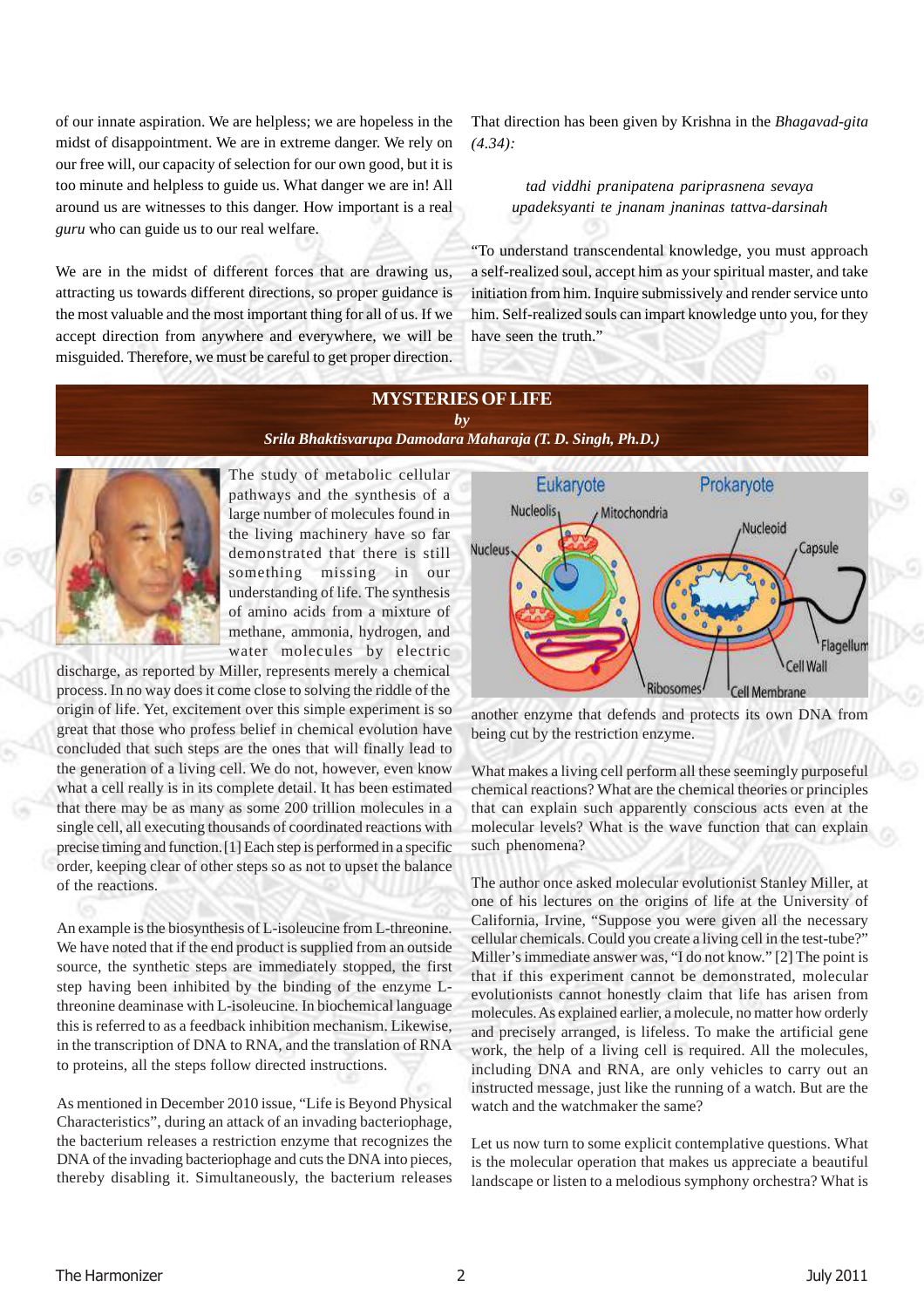the molecular operation that makes us feel joy upon seeing a close friend or relative after a long time, or sad when losing a near and dear one? What is the molecular operation that makes a squirrel sense its ability to jump from one branch of a tall pine tree to another with perfect timing and accuracy? What is the molecular operation that makes the Pacific northwest salmon undertake the mysterious and dramatic odyssey of swimming hundreds of miles upstream in the face of many obstacles just to spawn and then die? What is the molecular operation that directs the tiny sandpiper to follow with hundreds of quick steps the course of a subsiding wave along the seashore to find its food? What is the molecular operation that makes the cuckoo lay its eggs in the nests of other birds as a meaningful trick? What enables the Nile crocodile, whose jaws can crush the femur of a buffalo, to gently pick up its egg and roll it between the jaws and free the hatchling without harming it? [3] What are those molecules which discriminate between such contrasting but spontaneous conscious acts? And finally, what is the molecular operation that makes thoughtful scientists come together to discuss the value of knowledge and the goal and meaning of life? Are all of these due to molecules? Is there any molecular operation or any multidimensional quantum mechanical equation that can describe these wonderful phenomena of life?

On the human level, there are so many subtle traits of personality, such as humility, stability and self-control, honesty, tolerance,



responsibility, cleanliness, love and so on. Are there any molecular mechanisms that can turn off and on to produce all these unique symptoms?



One can cite innumerable examples. We encounter marvels of life at so many levels, and the theorists of evolution cannot even think of touching these points. Darwin himself encountered insurmountable difficulty in conceiving how an eye could evolve. The fine, intricate details of the colorful feather in a peacock's tail were also impossible for him to

explain. He thus remarked: "I remember well the time when the thought of the eye made me cold all over, but I have got over the complaint, and now small trifling particulars of structure often make me very uncomfortable. The sight of a feather in a peacock's tail, whenever I gaze at it, makes me sick." [4]

Sometimes in human experience mental events happen suddenly and without apparent antecedents. Fine poetry comes from a poet's thought; the solution to a difficult mathematical riddle is revealed like a flash in the mind of a mathematician; an intricate chemical structure is revealed in the mind of a chemist; a whole symphony is inspired in the mind of a composer. Consider the experience of the famous composer Mozart, "When I feel well and in good humor thoughts crowd into my mind as easily as you could wish. Whence and how do they come? I do not know and I have nothing to do with it.... Once I have my theme, another melody comes, linking itself with the first one, in accordance with the needs of the composition as a whole.... Then my soul is on fire with inspiration, if, however nothing occurs to distract my attention. The work grows: I keep expanding it, conceiving it more and more dearly until I have the entire composition finished in my head though it may be long.... It does not come to me successively, with its various parts worked out in detail, as they will be later on, but it is in its entirety that my imagination lets me hear it."<sup>[5]</sup>

Are we to suppose that these phenomena are nothing but the products of chance and simple pushes and pulls? In Mozart we see a unique ability not present in any other members of his family. (Mozart's father, for example, was an ordinary musician.) If a biochemical machine was present in Mozart's brain that could generate symphonies effortlessly, where did this machine come from? If a human being were to design such a machine, he would certainly have to adjust many delicately interrelated variables, and this would require great intelligence and perseverance. Are we to suppose, then, that a random mutation of a gene or a chance combination of genetic alleles was able to produce such a machine? (We should note that the chance that a pattern will form randomly goes down exponentially with the number of variables entering into the pattern.) Or are we to suppose that by Coulomb's law and the spin-orbit interactions, such a machine will just naturally pull itself together, given enough time? All honest thinkers will certainly admit that life is the greatest mystery.

#### **References:**

1. Gore, R. *National Geographic,* 150 (No.3), 358 (1976).

2. Professor Miller, S.L. the molecular evolutionist, gave lectures on "The Origin of Life" at the University of California, Irvine, on May 30-31, 1973.

3. Pooley, A.C. and Gans, C. "The Nile Crocodile." *Scientific American,* 234 (No.4), 114-124 (April 1976).

4. Macbeth, N. *Darwin Retried: An Appeal to Reason.* Boston: Gambit, 1971, p. 101.

5. Hadamard, J. *The Psychology of Invention in the Mathematical Field.* Princeton: Princeton University Press, 1949, p. 16.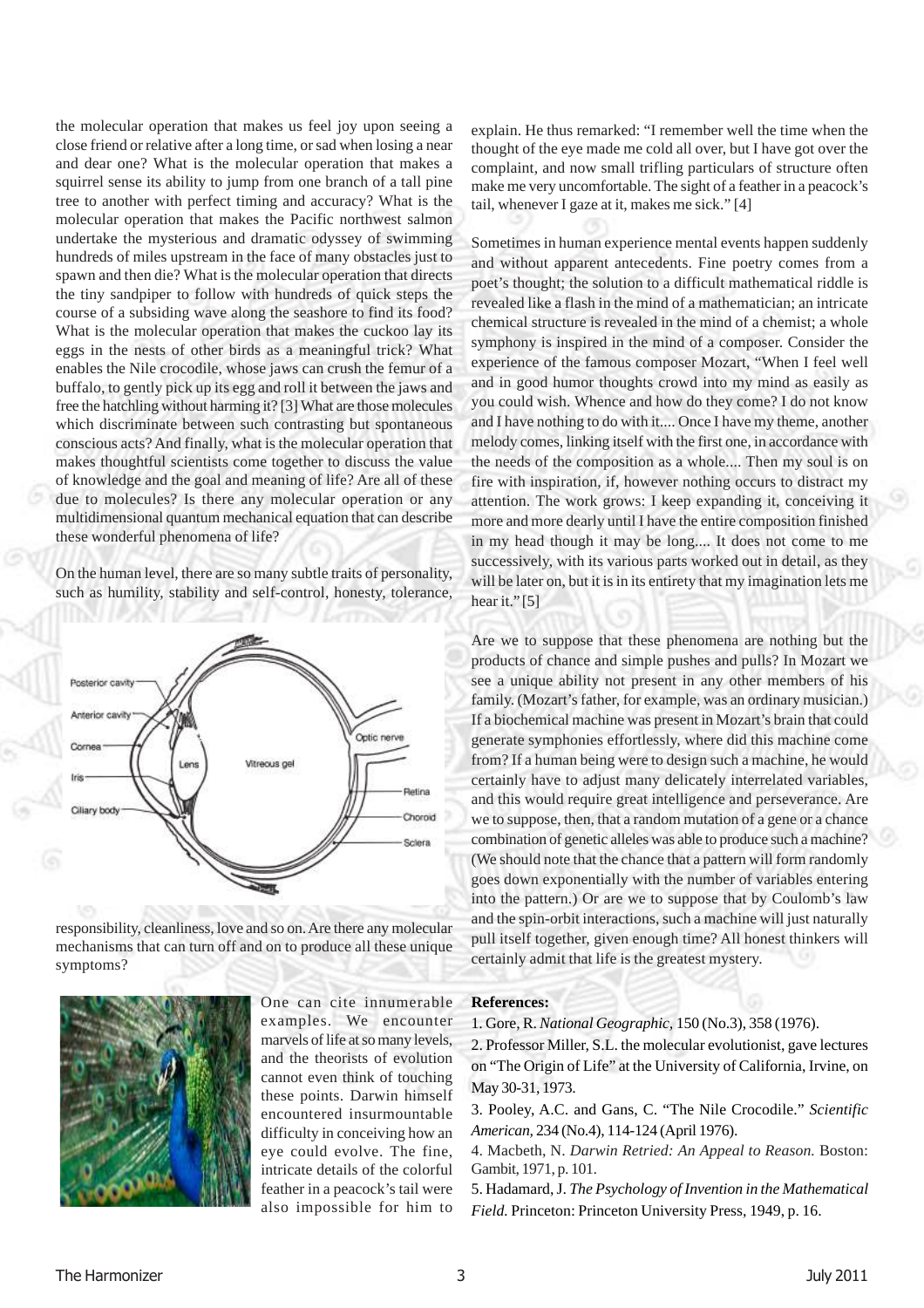# **TRUTHFUL COMPREHENSION OF REALITY** *by [Sripad Bhakti Madhava Puri Maharaja, Ph.D.](http://mahaprabhu.net/sadhusanga/blog1.php/2009/10/01/affectionate-guardians)*



In the previous issue (June 2011) it was indicated that the selfdetermining Concept is the apriori synthetic unity of the abstract ego-object duality. Basically the important conclusion from that article can be summarized in the following diagram.

> (self-differentiating, self-determining, self-thinking Concept)

conceptual thinking arqumentative thinking

\*ego--------object\* (presumed active agent of thinking) (presumed passive, indifferent subject matter)

 $\ddot{c}$ 

The objective here will be to take the subject (ego) and object (thing) that are held fixed, separate and in opposition to each other by the understanding and explicitly show them to be dialectically related in the dynamical movement of thinking. The dialectical movement of thought was explained by example in the propositional statement, S is P. The movement of the unified Concept as a whole, in which the fixed subject and object are considered as mere moments, constitutes the basic underlying dynamic truth or reality. And the totality of the movements and moments in this dialectical relationship constitute the selfdetermining Concept. The thinking is involved in this dynamic movement of the Concept is called conceptual thinking. It is left to us to demonstrate that this thinking belongs to the Concept and not to the ego. We can understand this intuitively at this point by realizing that in the dialectical relationship of the propositional form, S is P, the object becomes as fluid and active as the subject or ego. Therefore it is not a mere egoic activity.

The Concept produces the self-object relationship as part of its content along with the movement of thinking or negation that accompanies it. Both the subject and object will dissolve in the dialectical movement of thinking that is the actual basis of their relationship. In other words, the Actual is to be located within rational scientific thinking and not in the ordinary understanding (argumentative thinking) that ignores or is unconscious of the rational basis at its core.

This is not such a strange stance to take. Generally we have no problem of defying the sense impression we have of the Sun moving across the sky and accepting the system established by the scientists of a helio-centered solar system on the basis that it is reasonable. Of course, this is an empiric, material example and we must ultimately subject this idea to a rational, conceptual analysis for philosophy. However, it can serve as an example of how we consider the rational to be real over and above the immediate evidence of the ordinary understanding based on sense experience.



Ordinary propositional thinking changes in the light of conceptual thinking. At first an immediate difference is assumed between Subject and Predicate as we had in the case of "the swan is white" (refer to our October 2010 issue). Here the Subject, swan, and Predicate, white, are certainly distinct, yet the copula "is," when considered in its strict significance as being, negates this distinction between the two. In this way the proposition establishes an identity between Subject and Predicate and thus creates an opposing significance to what the original proposition intended. It is not that one is right and the other wrong. Both have equal justification for thought and therefore both constitute the actual reality, and not the simple one-sided perspective. It is